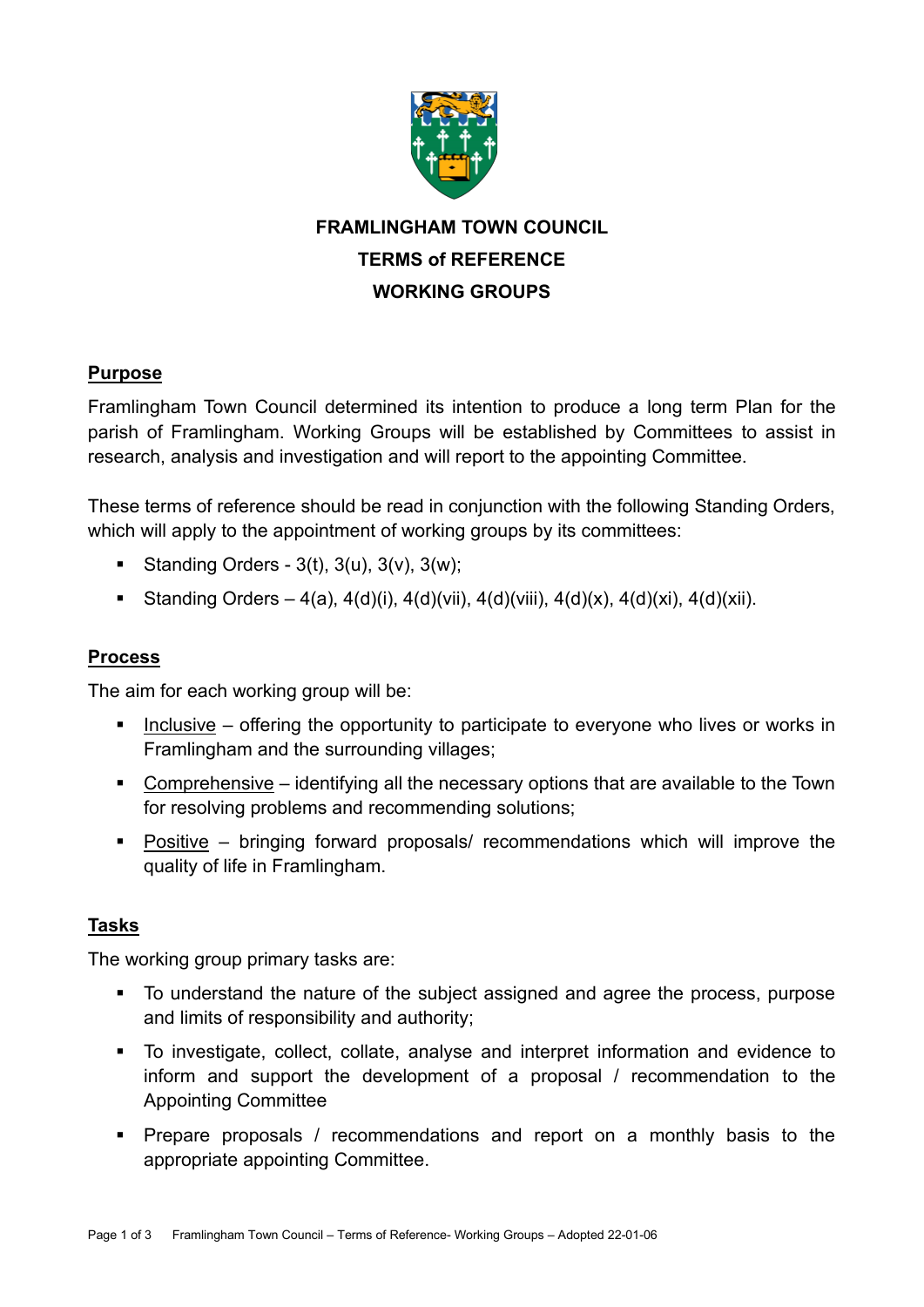### **Membership and Quorum**

- Membership of the working groups should, if possible, consist of not more than twelve members plus the Town Clerk/RFO if required to attend.
- Membership will consist of at least two town councillors;
- No business may be transacted at a meeting unless at least one-third of the whole number of members are present and in no case shall the quorum of a meeting be less than three, of whom at least two members are elected town councillors;
- A Councillor will be elected Chair or joint Chair of each working group

From time to time attendance of additional persons (non-working group members) may be necessary at working group meetings. The format and the extent of participation of nonworking group members will be decided by the appointing Committee

Working Groups have no delegated powers.

Working Group meetings are not open to the public

### **Minutes/Notes of meetings:**

The appointing Committee will decide whether or not minutes/notes will be taken, if the decision is to take minutes then they will be taken by the Town Clerk or their deputy and published.

(Note: There is no legal requirement for the public to attend, public notice or minutes)

The appointing Committee will decide if the Town Clerk's attendance is required. If not the Chairman of the Working Group will take notes and make a report to the next meeting of the appointing Committee.

#### **Frequency and Timing**

- The working group shall meet monthly, if possible, but not less than once per quarter;
- All meetings will be at times to suit the majority of group members.

#### **Code of Conduct and disclosable interests**

- Members of the working group (both councillors and non-councillors) shall observe the Suffolk Local Code of Conduct adopted by the Town Council:
- Members of the working group will not disclose information provided in confidence by anyone or information acquired and discussed by the group which is considered confidential or sensitive information which for reasons expressed by the chair would not be in the public interest.
- **■** Members of the working group will not attempt to use their position to improperly confer on or secure for themselves or any other person an advantage or disadvantage.